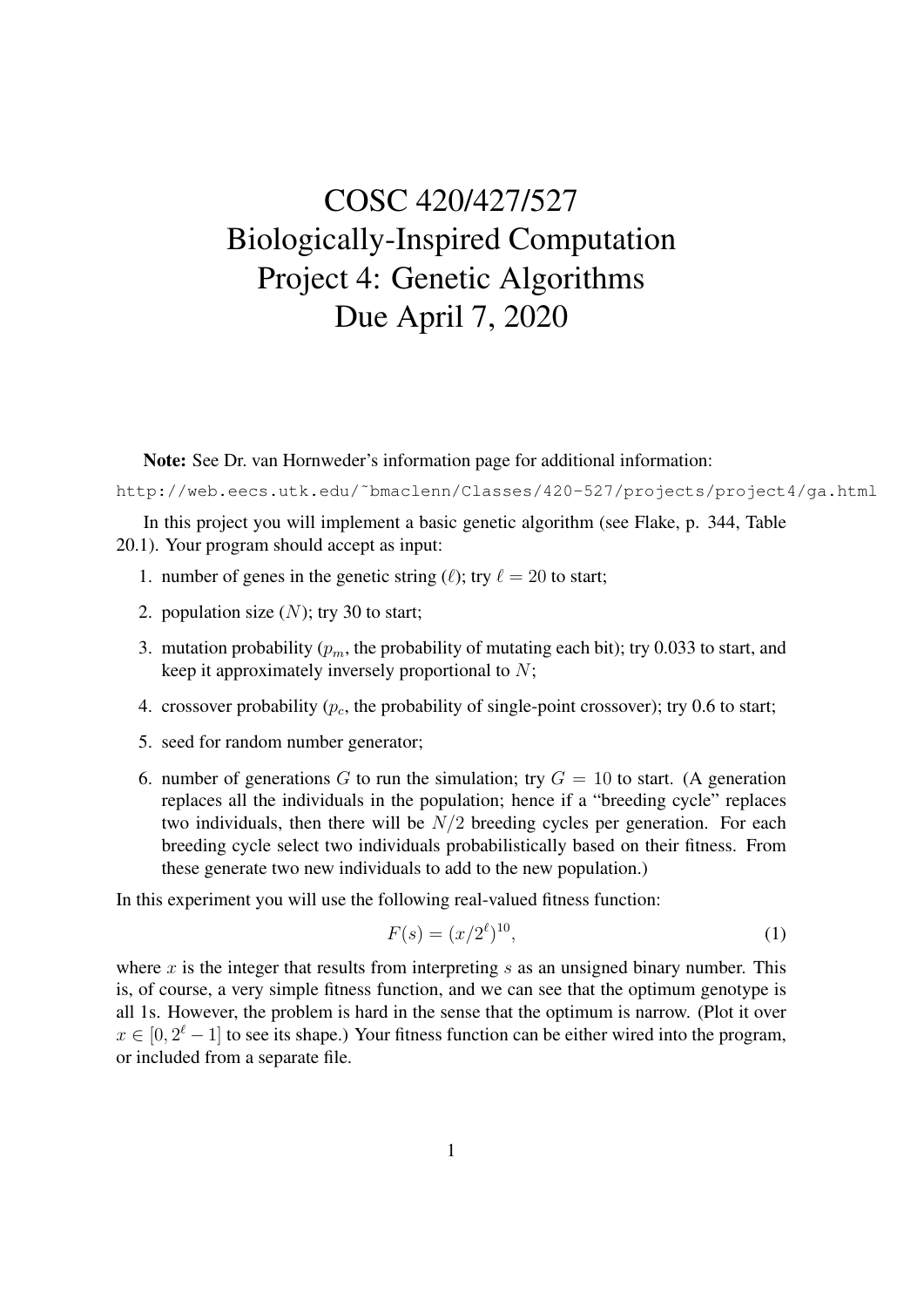Your program should produce a plot showing:

- average fitness of the population,
- fitness of the best individual,
- $\bullet$  the average number of correct (1) bits in the population,

as a function of time (generation number). Note which bits are most likely to be wrong in the best individual in the final few generations.

Explore the behavior of the GA with various parameter settings:

- population size  $N$ ,
- mutation probability  $p_m$ ,
- crossover probability  $p_c$ ,
- genetic string length  $\ell$  (e.g., try  $\ell = 5, 10, 20, 30, 40$ ),
- number of generations  $G$ .

For each set of parameters you will have to do several runs to determine typical behavior for those settings.

Discuss the effect of the various parameters and your algorithm's overall ability to find the best solution. If some of the parameters seem to interact with each other, describe the interactions in your discussion.

## Submission

Submit your project by the due date using Canvas. Upload a zip or tar file containing your report, your program, and any other files. Note that your report should be selfcontained; that is, it should not reference figures, spreadsheets, or other files that are not part of the report.